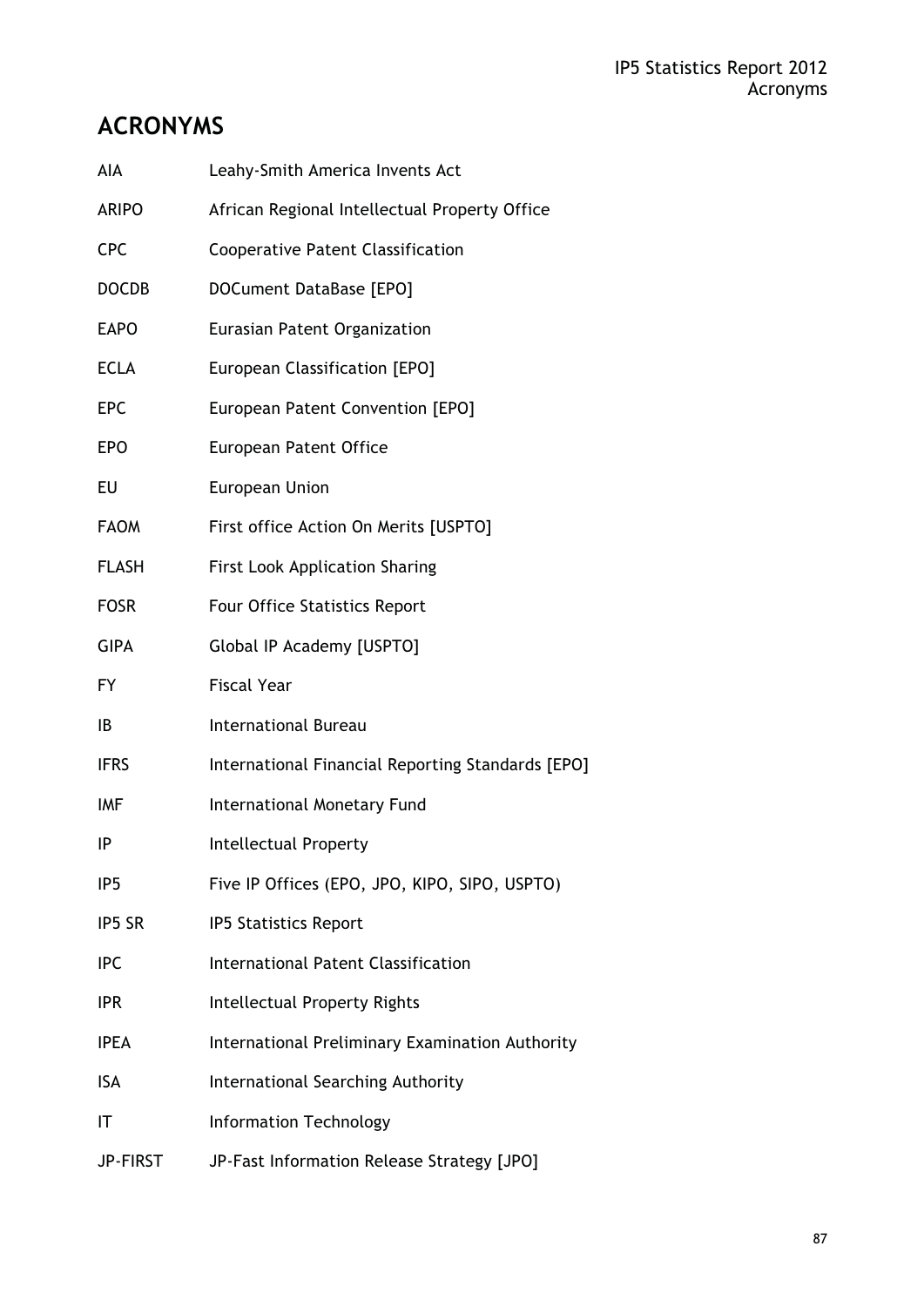| <b>JPO</b>   | Japan Patent Office                                                       |
|--------------|---------------------------------------------------------------------------|
| <b>KIPO</b>  | Korean Intellectual Property Office                                       |
| <b>OECD</b>  | Organisation for Economic Cooperation and Development                     |
| <b>PACE</b>  | Program for Accelerated Prosecution of European Patent Applications [EPO] |
| <b>PCT</b>   | <b>Patent Cooperation Treaty</b>                                          |
| <b>PPH</b>   | <b>Patent Prosecution Highway</b>                                         |
| P.R. China   | People's Republic of China                                                |
| <b>RCE</b>   | Requests for Continued Examination [USPTO]                                |
| R. Korea     | Republic of Korea                                                         |
| <b>RO</b>    | <b>Receiving Office</b>                                                   |
| <b>SIPO</b>  | State Intellectual Property Office of the People's Republic of China      |
| <b>SME</b>   | Small and Medium-Sized Enterprise                                         |
| <b>TSR</b>   | <b>Trilateral Statistical Report</b>                                      |
| U.S.         | <b>United States of America</b>                                           |
| <b>USPTO</b> | United States Patent and Trademark Office                                 |
| <b>WIPO</b>  | World Intellectual Property Organization                                  |